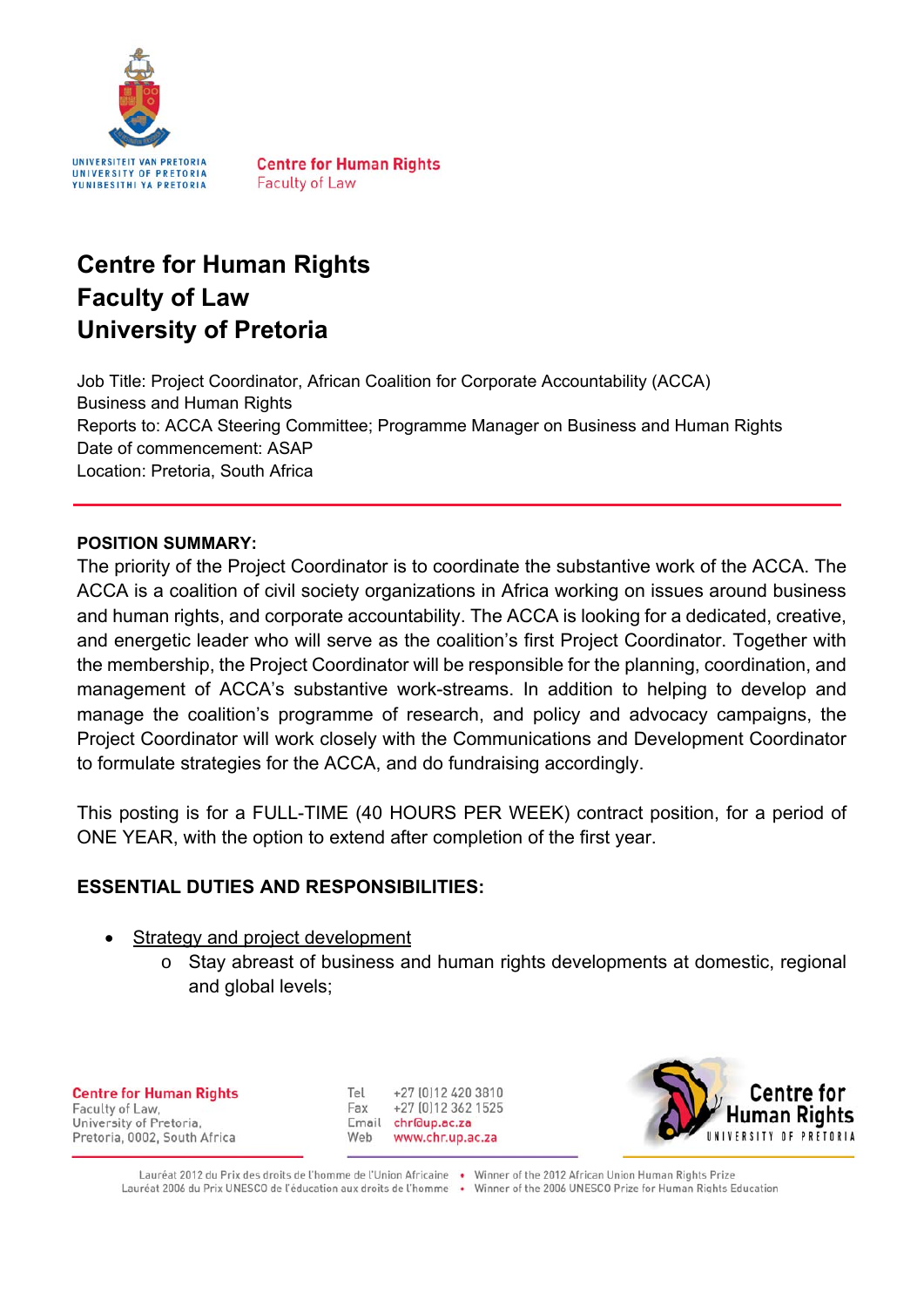- o Identify gaps and opportunities in the business and human rights, and corporate accountability frameworks in Africa;
- o Formulate strategies and project proposals to address those gaps through research and advocacy;
- o Offer support to the substantive work done by ACCA members that is in line with the objectives of the ACCA;
- Advocacy
	- o Help to implement advocacy campaigns to change the actions of corporations and African governments, in both legislative and administrative forums;
	- o Assist ACCA members in developing advocacy strategies;
	- o Represent ACCA in meetings and in public platforms, along agreed-upon positions;
	- o Develop position statements along agreed-upon work streams;
	- o Assist in other research and writing tasks as needed;
- Financial Planning and Fundraising
	- o Set and manage budgets for the implementation of ACCA projects;
	- o Identify relevant funders and funding opportunities;
	- o Develop and submit proposals that would give effect to the ACCA's strategic objectives;

#### **PREFERRED QUALIFICATIONS:**

- A minimum of three years of professional experience with non-profit organizations, advocacy campaigns, government offices, or relevant positions in the private sector;
- A keen interest in or understanding of business and human rights;
- A successful track record of raising funds for not-for-profit organizations from major donors, foundations, and members;
- Excellent writing and speaking skills;
- Pre-existing relationships within or knowledge of the NGO community, as well as with foundations, media, and relevant policymakers, are desirable;
- Minimum of a bachelor's degree; advanced degrees in fields related to human rights and business are desirable;
- Experience working in a multicultural setting preferred;

#### **KNOWLEDGE, SKILLS, AND ABILITIES:**

- **Fluency in both English and French highly desirable**; additional languages, such as Swahili or Portuguese, a plus;
- Enthusiasm for the organization's mission and campaigns;
- Excellent interpersonal and leadership skills;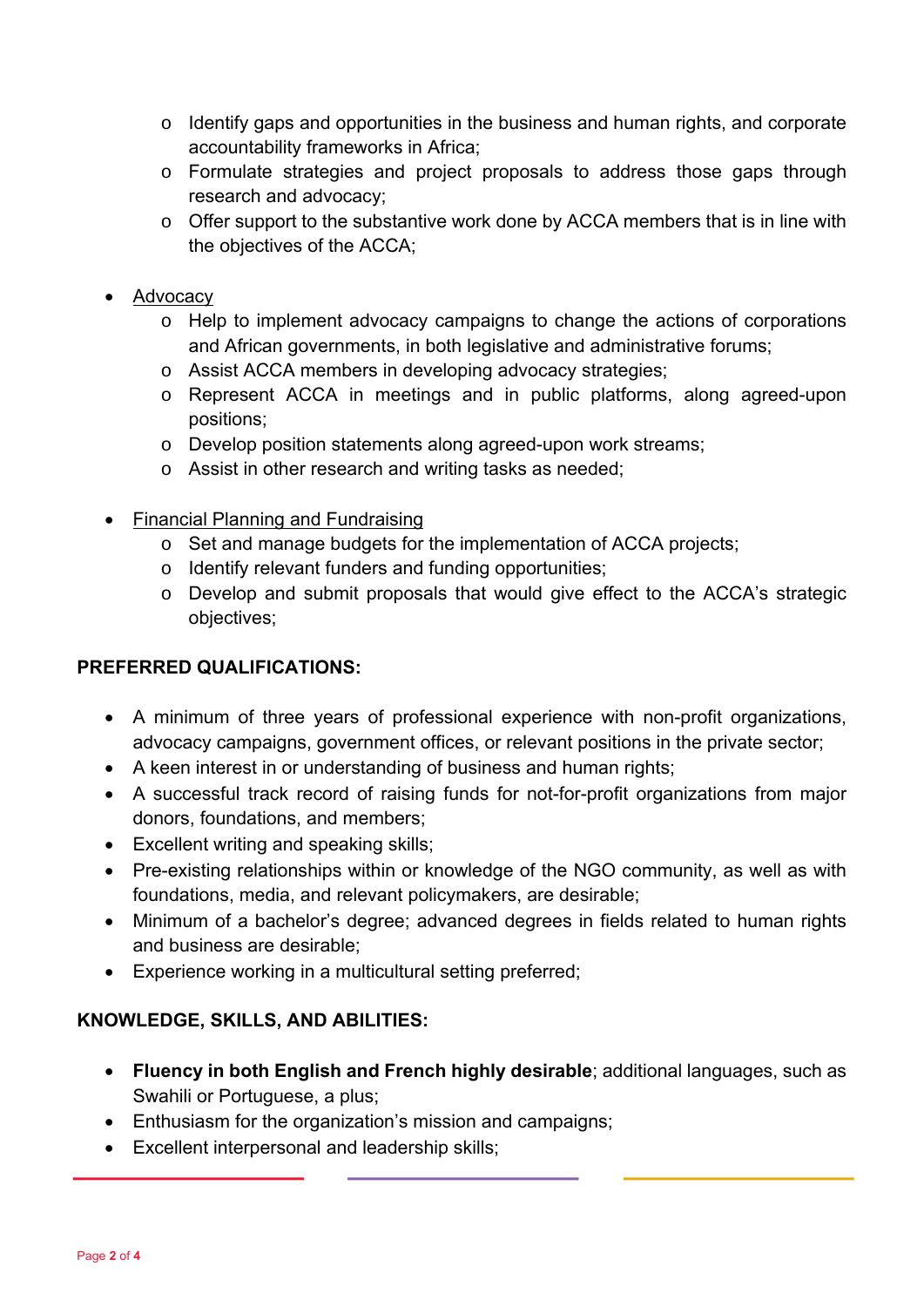- Experience working in coalition-based organizations;
- Highly motivated and disciplined:
- Ability to juggle multiple tasks and consistently meet deadlines;
- Confidence and the ability to be proactive, think quickly, and work independently;
- Familiarity with international and regional human rights treaties, the UN system, and international legal frameworks relevant to corporate accountability, including the UN Guiding Principles on Business and Human Rights;
- Requires regional and international work-related travel;

### **ORGANIZATIONAL RELATIONSHIPS:**

The Project Coordinator will be expected to:

- Interact with ACCA's Steering Committee, members, partners, and networks;
- Interact with government representatives, as well as representatives from intergovernmental bodies and regional/international organizations (e.g., the UN Working Group on Business and Human Rights);
- Interact with some business representatives;
- Interact with funders:

#### **WORK ENVIRONMENT:**

- Ability to use mediums of communication including telephone, e-mail, and Skype;
- Desk-based work for periods of time;
- Ability to work remotely, either from home or from the office;

## **REMUNERATION WILL BE DETERMINED BASED ON THE QUALIFICATIONS AND WORK EXPERIENCE OF THE APPLICANTS**

#### **ABOUT ACCA:**

The African Coalition for Corporate Accountability (ACCA) was launched in November 2013. The ACCA is a coalition of 116 civil society organizations based in Africa and supporting communities and individuals whose human rights are adversely impacted daily by the activities of corporations, both multi-national and domestic.

ACCA's members work on issues ranging from mining and other extractive industries to public and private security sector accountability; natural resource rights, including land acquisition, tenure, and property rights; financial regulatory policy; accountability mechanisms for human and peoples' rights; and environmental rights.

ACCA's vision is a continent where business is done in a manner that is respectful of human rights, and where victims and affected communities of human rights violations have access to adequate and effective remedies. ACCA's overall goal is to facilitate an alliance that crosses borders and creates a